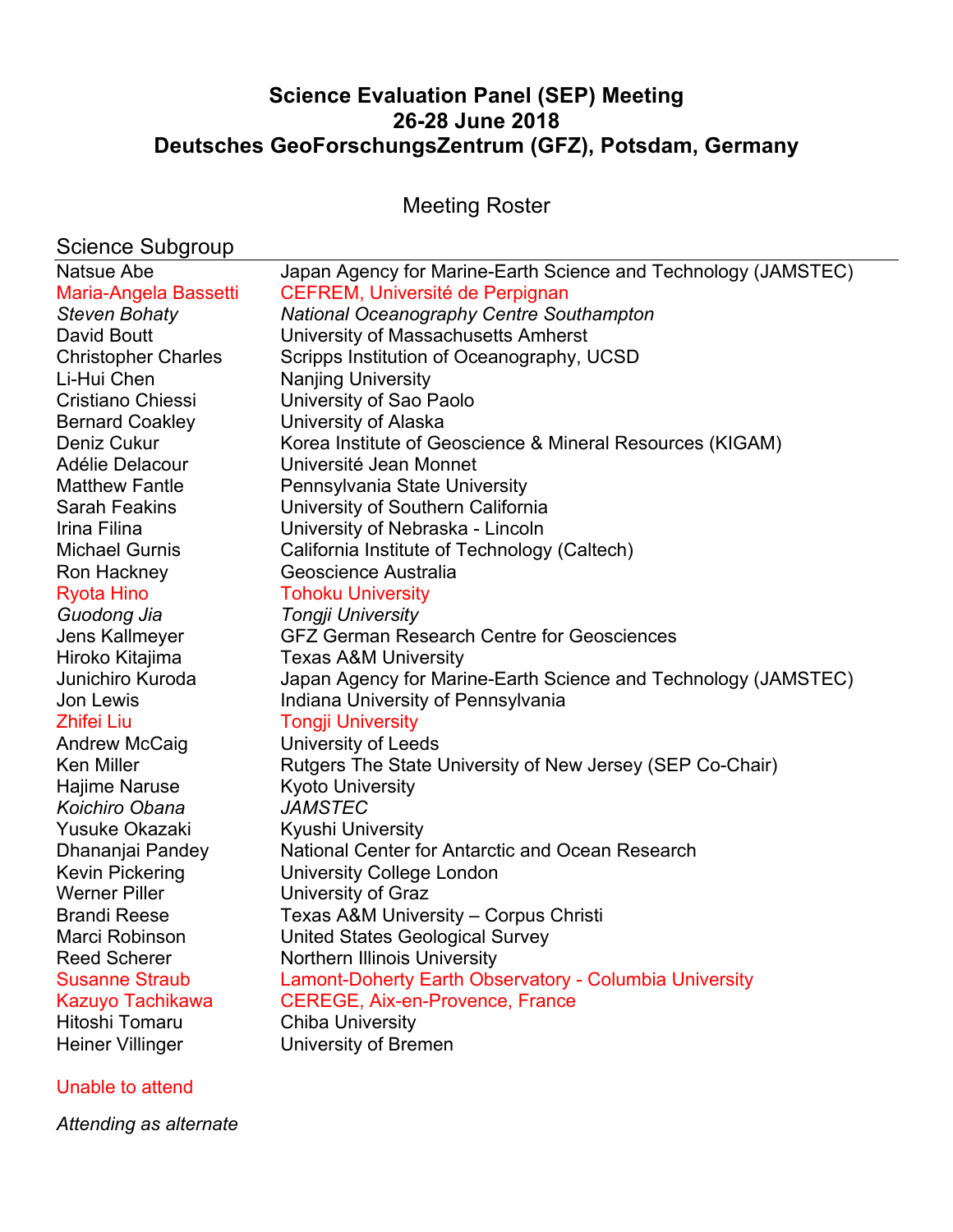| Site Subgroup          |                                                                |
|------------------------|----------------------------------------------------------------|
| Rebecca Bell           | Imperial College London                                        |
| Cara Burberry          | University of Nebraska - Lincoln                               |
| <b>Calvin Campbell</b> | <b>Geological Survey of Canada - Atlantic</b>                  |
| Anil Chaubey           | National Institute of Oceanography - India                     |
| <b>Gail Christeson</b> | University of Texas at Austin                                  |
| <b>Weiwei Ding</b>     | Second Institute of Oceanography, State Oceanic Administration |
| <b>Chris Elders</b>    | <b>Curtin University</b>                                       |
| Louis Géli             | <b>IFREMER</b>                                                 |
| Gilles Guerin          | Lamont-Doherty Earth Observatory - Columbia University         |
| <b>Sean Gulick</b>     | University of Texas at Austin (SEP Co-Chair)                   |
| Priyank Jaiswal        | <b>Oklahoma State University</b>                               |
| Kiichiro Kawamura      | Yamaguchi University                                           |
| Seung-Sep Kim          | Chungnam National University - Korea                           |
| Lara Pérez             | Geological Survey of Denmark and Greenland                     |
| Michele Rebesco        | Istituto Nazionale di Oceanografia e di Geofisica Sperimentale |
| <b>Michael Riedel</b>  | <b>GEOMAR</b> – Helmholtz Centre for Ocean Research Kiel       |
| <b>Harold Tobin</b>    | University of Wisconsin - Madision                             |
| <b>Helenice Vital</b>  | Universidade Federal do Rio Grande do Norte                    |
| Lindsay Worthington    | University of New Mexico                                       |
| Guangfa Zhong          | <b>Tongji University</b>                                       |
|                        |                                                                |

# Liaisons and Observers

| Jamie Allan                | <b>National Science Foundation (NSF)</b>                |
|----------------------------|---------------------------------------------------------|
| Carlos Alvarez-Zarikian    | <b>JRSO-TAMU</b>                                        |
| Jamie Austin               | <b>IODP Forum Chair - University of Texas at Austin</b> |
| Nobu Eguchi                | JAMSTEC Center for Deep Earth Exploration (CDEX)        |
| <b>Helen Feng</b>          | IODP Science Support Office (SSO) - UCSD/SIO            |
| <b>Holly Given</b>         | IODP Science Support Office (SSO) - UCSD/SIO            |
| Hamada Morihisa            | <b>J-DESC - JAMSTEC</b>                                 |
| <b>Adam Klaus</b>          | <b>JRSO-TAMU</b>                                        |
| Anthony Koppers            | JOIDES Resolution Facility Board (Chair)                |
| Gilles Lericolais          | <b>ECORD Facility Board (Chair)</b>                     |
| <b>Mitch Malone</b>        | <b>JRSO-TAMU</b>                                        |
| Sally Morgan               | ECORD Science Office (ESO) – University of Leicester    |
| <b>Antony Morris</b>       | <b>Plymouth University</b>                              |
| <b>Clive Neal</b>          | JRFB Chair Elect - University of Notre Dame             |
| <b>Katerina Petronotis</b> | <b>JRSO-TAMU</b>                                        |
| Angela Slagle              | USSSP-LDEO                                              |
| Hiroko Sugioka             | <b>JAMSTEC</b>                                          |
| Yoshi Tatsumi              | Chikyu IODP Board (Chair)                               |
| Michiko Yamamoto           | IODP Science Support Office (SSO) - UCSD/SIO            |
|                            |                                                         |

## Unable to attend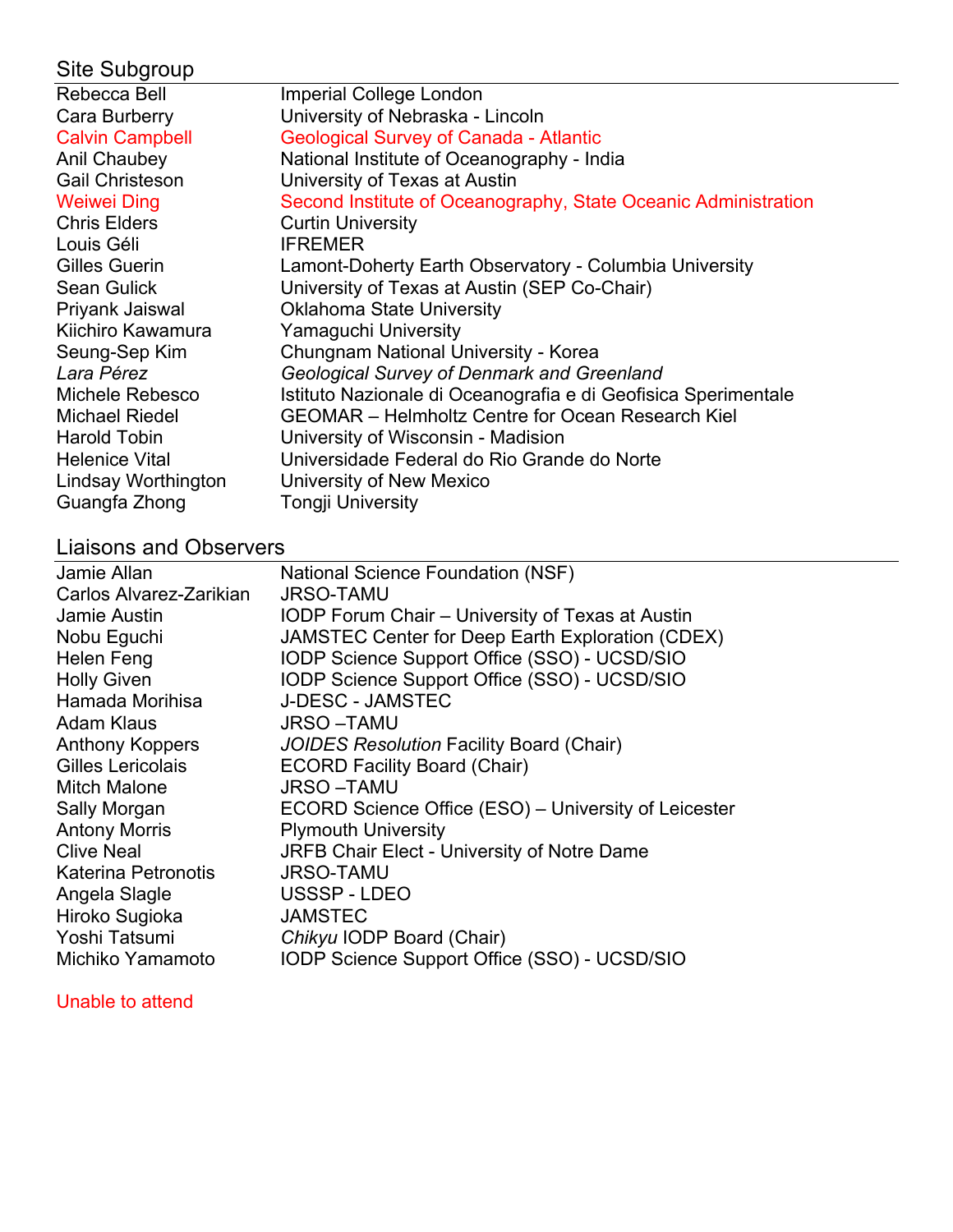# **Science Evaluation Panel (SEP) Meeting 26-28 June 2018 GFZ German Research Centre for Geosciences, Potsdam, Germany**

# **Tuesday June 26, 2018 09:00-17:30**

#### **1. Welcome and Introductions**

Science Evaluation Panel (SEP) Co-Chair, Dr. Ken Miller, welcomed the SEP to GFZ German Research Centre for Geosciences, Potsdam.

#### *1.1 Call to order, panel charge, thanks to past members, and self-introductions*

Dr. Miller called the meeting to order with a welcome and provided a brief description of the panel's charge, a thanks to past members, and he asked attendees to perform self-introductions.

#### *1.2 Logistical Announcements*

Meeting host, GFZ's Dr. Jens Kallmeyer, reviewed the basic logistics for the meeting, including safety and internet access.

### *1.3 Approval of Meeting Agenda*

Dr. Miller asked the SEP members to review the agenda and provide changes or additions. No members presented additions or changes, and they approved the agenda.

### **2. Reports from IODP Entities**

### *2.1 Perspectives from the JRFB Chair*

*JOIDES Resolution* Facility Board (JRFB) Chair, Dr. Anthony Koppers presented updates on the activities of the JR Facility Board.

### *2.2 NSF Report*

NSF Program Manager, Dr. Jamie Allan, reviewed the key points of progress and/or change within NSF that are pertinent to the IODP.

### *2.3 JR Science Operator Report*

Dr. Mitch Malone, JRSO Liaison, presented highlights of the JR's recent expeditions (374, 375, and 376).

### *2.4 EFB, ECORD Science Operator Report*

Dr. Gilles Lericolais, ECORD Facility Board (EFB) Chair, and Dr. Sally Morgan, ECORD Science Operator (ESO) Liaison, presented a report on main EFB activities and Progress Update.

#### *2.5 CIB and CDEX Report*

Center for Deep Earth Exploration (CDEX) liaison, Dr. Nobu Eguchi provided the CIB (*Chikyu* IODP Board) and CDEX Report.

For the content of these reports from IODP Entities, please see the presentation slides that are posted by the organization's name at http://www.iodp.org/sep-presentations/sep-2018-junepresentations

### **3. Science Support Office Report**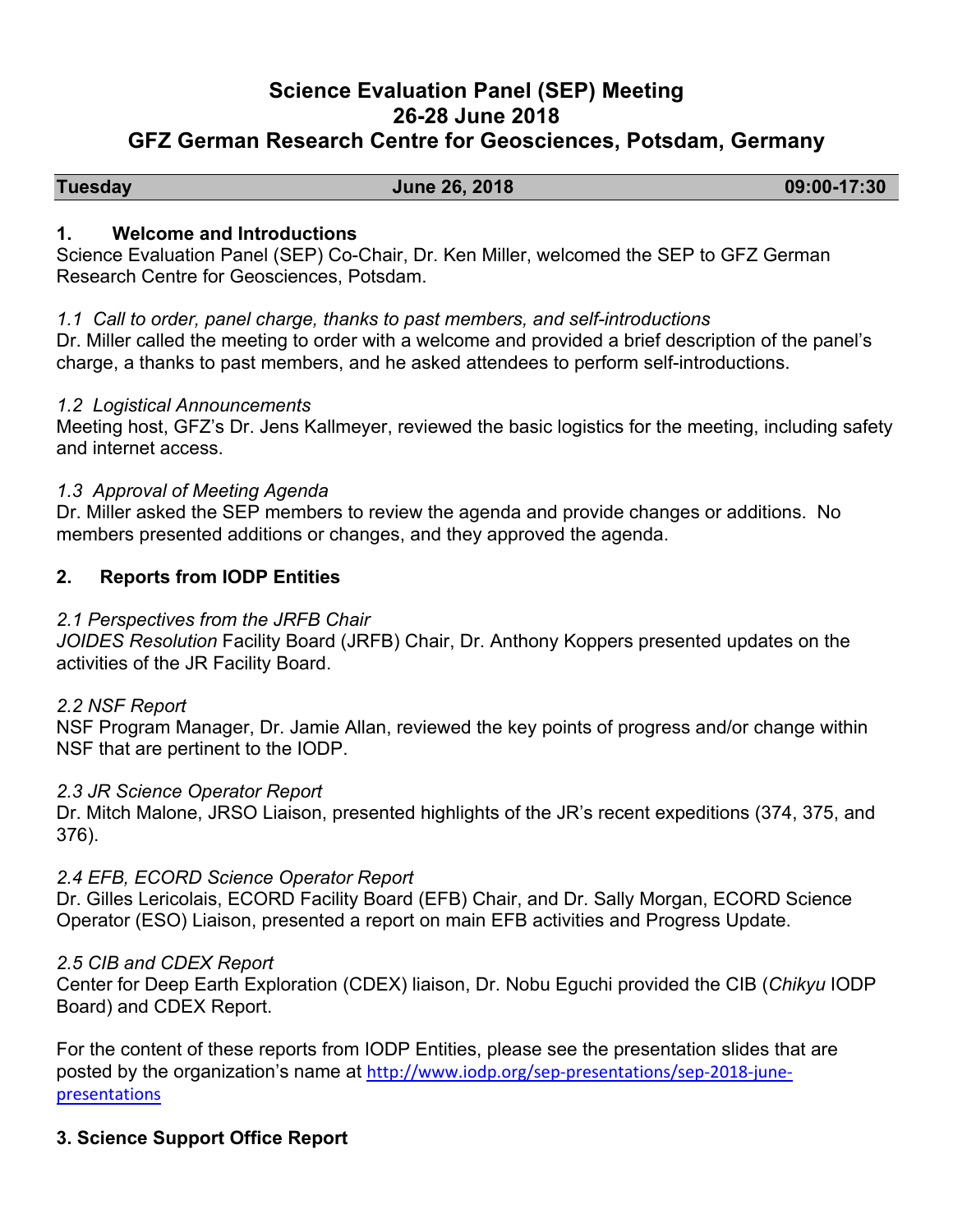Dr. Holly Given, IODP Science Support Office (SSO) Executive Director, introduced the SSO staff present and reported on proposal statistics and activities of the Science Support Office.

The content of Dr. Given's presentation is posted as SEP 2018 June SSO Report on http://www.iodp.org/sep-presentations/sep-2018-june-presentations

## **4. Proposal Review and Advisory Process**

#### *4.1 Review Procedures*

Dr. Miller reminded those in attendance of their requirement to keep proposal content and discussion of all proposals confidential. He provided a brief summary regarding the SEP status and function, then Drs. Miller and Gulick then summarized the panel's proposal review procedures.

Dr. Miller and Dr. Gulick's presentation, which is posted as SEP 2018 June Review Process Report at http://www.iodp.org/sep-presentations/sep-2018-june-presentations

### **5. Review of Proposals**

#### *5.1 Revised Full Proposals*

The SEP began their reviews of revised proposals.

### **17:00 Meeting Adjourned for the Day**

**Wednesday June 27, 2018 08:30-17:00** 

*5.1 Revised Full Proposals (continued)*

The SEP continued their reviews of revised proposals.

#### *5.2 Externally Reviewed Proposals*

The SEP reviewed externally reviewed proposals.

Dr. Ulrich Harms, Executive Secretary of the International Continental Scientific Drilling Program (ICDP), gave a presentation on the ICDP review process particularly with respect to "amphibious" drilling proposals that are submitted to both IODP and ICDP for approval and funding.

### *5.2 Externally Reviewed Proposals (continued)*

The SEP completed their reviews of externally reviewed proposals.

### *5.3 New Proposals*

The SEP began their reviews of new proposals.

### **17:00 Meeting Adjourned for the Day**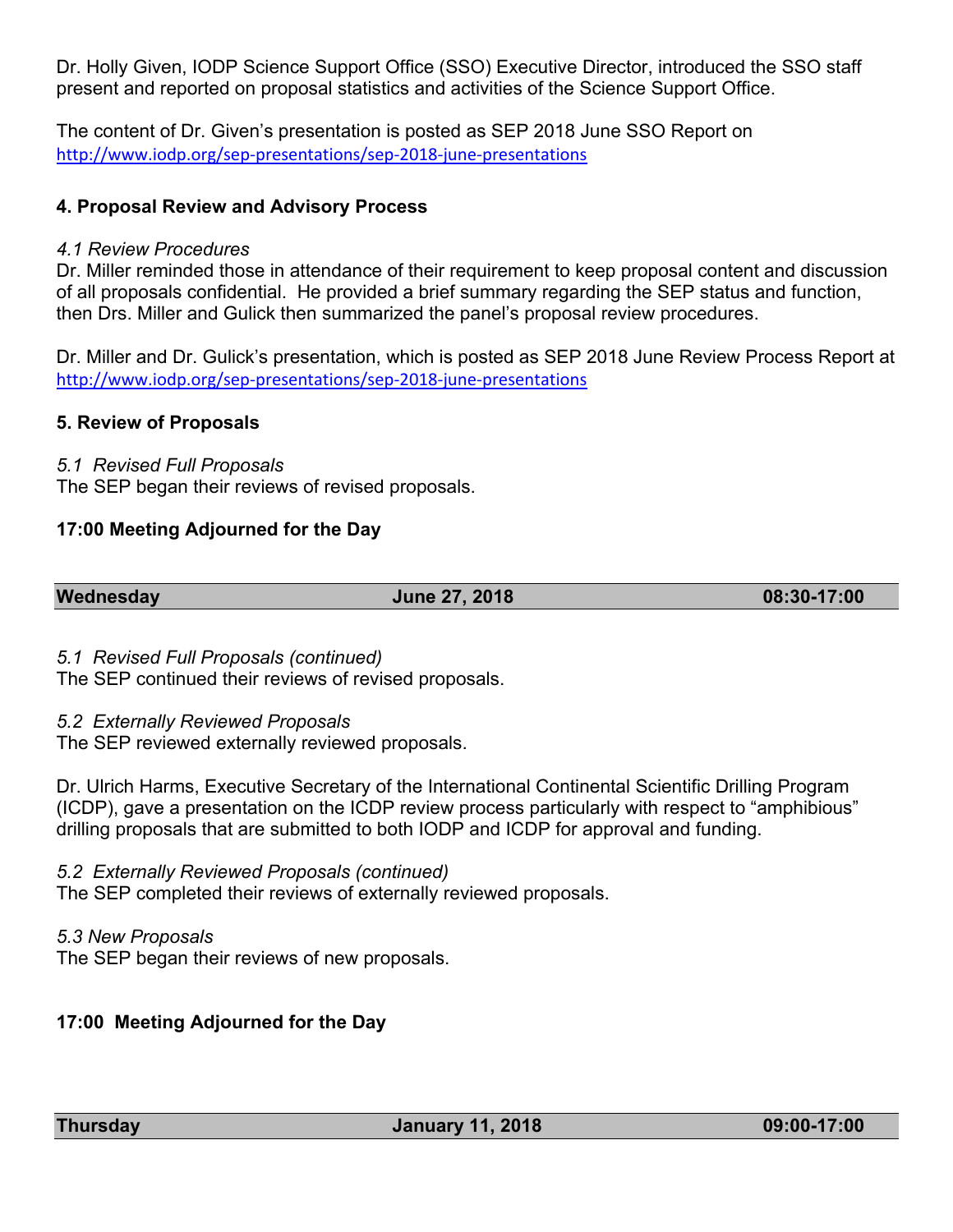SEP members Dr. Hiroko Kitajima and Dr. Rebecca Bell, who were both members of the science party, gave a short science talk on Expedition 375 Hikurangi Subduction Margin.

## *5.3 New Proposals (continued)*

The SEP completed their reviews of new proposals.

#### **6. Summary of SEP reviews**

As summarized below, Dr. Miller and Dr. Gulick reviewed the results and ratings (as necessary) for each of the proposals discussed at this meeting.

| ID  | <b>Type</b>       | PI                        | <b>Title</b>                                                    | <b>Outcome</b>                               |
|-----|-------------------|---------------------------|-----------------------------------------------------------------|----------------------------------------------|
| 814 | Full              | <b>Joseph Stoner</b>      | <b>Greenland Ice Sheet</b>                                      | <b>Revise</b>                                |
| 866 | Full <sub>2</sub> | <b>Michael Strasser</b>   | Japan Trench Paleoseismology                                    | <b>Forward to EFB as</b><br><b>Excellent</b> |
| 874 | Full <sub>2</sub> | <b>Oliver Friedrich</b>   | <b>Neogene Newfoundland Sediment</b><br><b>Drifts</b>           | Forward to JRFB as<br><b>Excellent</b>       |
| 895 | <b>ADP</b>        | <b>Rachel Flecker</b>     | <b>Mediterranean-Atlantic Gateway</b><br>Exchange               | <b>Revise</b>                                |
| 910 | Full              | <b>Alberto Malinverno</b> | <b>Continental Margin Methane Cycling:</b><br><b>Rio Grande</b> | <b>Revise</b>                                |
| 914 | Full <sub>2</sub> | Luigi Jovane              | <b>Brazilian Equatorial Margin</b><br>Paleoceanography          | <b>Deactivate</b>                            |
| 922 | Full              | <b>Hugh Daigle</b>        | <b>W Atlantic Cenozoic Slope Stability</b>                      | <b>Deactivate</b>                            |
| 929 | Full              | <b>Steven D'Hondt</b>     | <b>Blake Nose Subseafloor Life</b>                              | <b>Revise</b>                                |
| 930 | Full              | <b>Derek Sawyer</b>       | W Atlantic Passive M. Landslide                                 | <b>Deactivate</b>                            |
| 932 | Pre               | <b>Timothy Druitt</b>     | Hellenic Arc Volcanic Field                                     | Develop Full                                 |
| 933 | Pre               | <b>Torsten Bickert</b>    | NW African Continental Margin Climate                           | Develop Full                                 |
| 934 | Full              | <b>Wolfram Geissler</b>   | <b>Arctic Atlantic Gateway Climate</b>                          | Revise                                       |
| 935 | Pre               | Stefan Bünz               | <b>Arctic Fluid Flow Systems</b>                                | Develop Full                                 |
| 936 | <b>APL</b>        | Ann Cook                  | Mississippi Fan Velocity Pull-Ups                               | Deactivate                                   |
| 937 | Pre               | <b>Andrew McCaig</b>      | Deepening Hole U1309D                                           | Develop Full                                 |
| 938 | Pre               | Jeffrey McGuire           | Cascadia Paleoseismic Record                                    | Deactivate                                   |
| 939 | <b>APL</b>        | Asuka Yamaguchi           | Tohoku Petit-Spot Magmatism                                     | Revise                                       |
| 940 | Full              | Paola Vannucchi           | <b>Brazilian Equatorial Margin Tectonics</b>                    | Deactivate                                   |



*Revised New*

*Came back from External Review*

**7. Future of Site Survey Data for IODP**

Dr. Gulick introduced the concerns about the decreasing availability of high-quality seismic data. He asked the attendees to help the community to be aware of the issue, and suggested that SEP and the